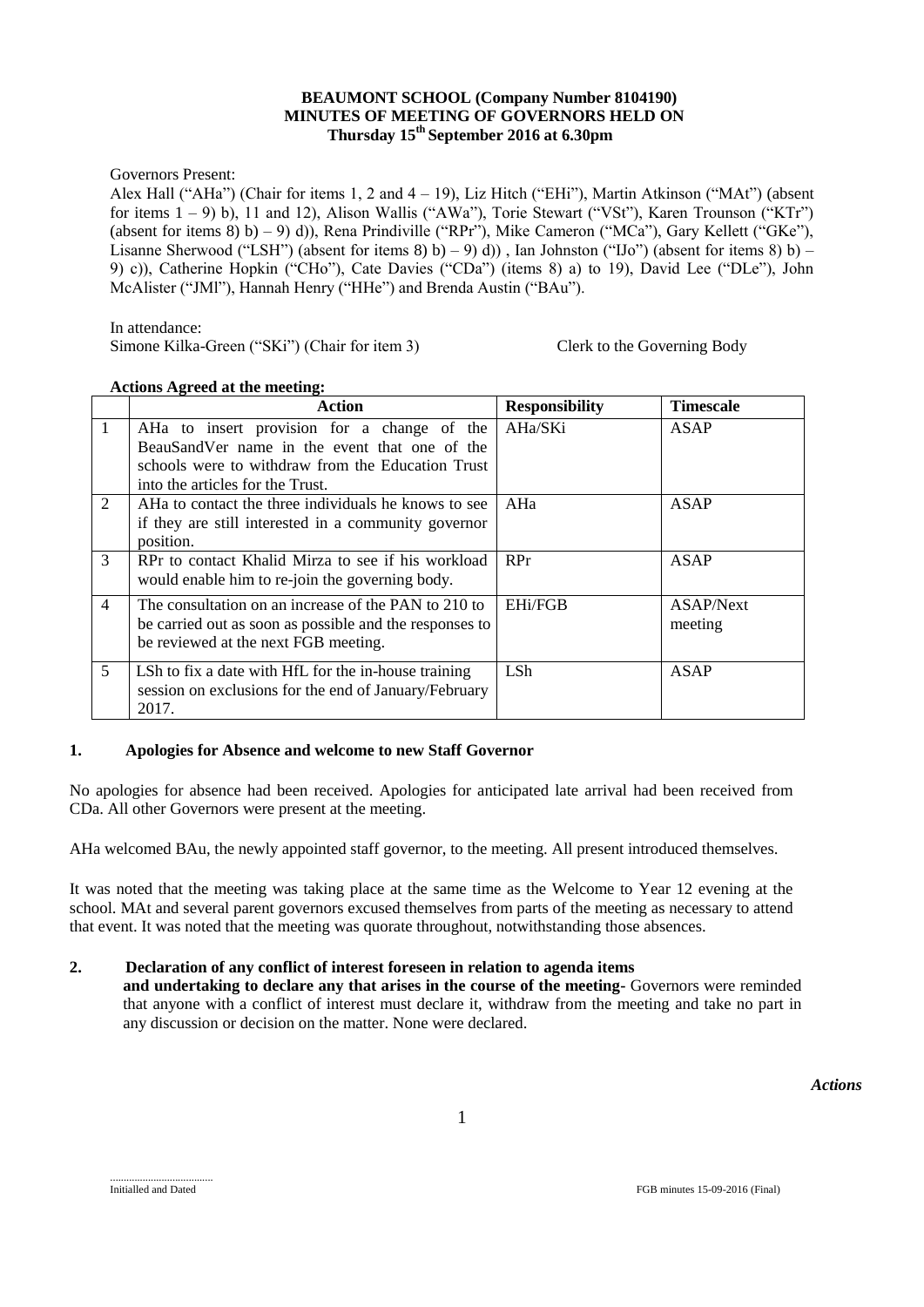## **3. Election of Chair and Vice-Chair and agreement as to deputising arrangements**

SKi acted as Chair and invited nominations for the positions of Chair and Vice-Chair. AHa and AWa agreed to stand for the positions of Chair and Vice-Chair respectively.

It was unanimously agreed to appoint AHa as Chair and AWa as Vice-Chair in both cases for a period of one year until the first Governors meeting of the academic year 2017-18.

Governors also unanimously agreed to the following deputising arrangements:

*"In the event that the chair of governors is not available to carry out necessary duties and approvals, then authority to perform these duties and approvals is delegated to the vice-chair and then to the next available person, taken in order from the chair of the Resources Committee and the chair of the Community, Teaching and Learning Committee."*

It was agreed that AHa would chair the remainder of the meeting.

## **4. To receive notification of any other business for item 18**

No additional business was raised for the meeting.

## **5. Constitution and legal operation of the Academy:**

## **a) approval of terms of reference for committees**

Governors had considered the terms of reference for committees which had been circulated before the meeting.

It was noted that the terms of reference still include the FAB group; AHa confirmed that this was to cover the further works which were to be discussed later in the meeting.

The terms of reference were approved.

## **b) agree membership of committees including membership of Admissions Committee (with delegated power to the Chair of Governor to vary this where necessary)**

Governors had considered the updated Governance Structure chart which had been circulated before the meeting. It was agreed that the Admissions Committee will remain the same as last year and that BAu will join as staff governor. It was agreed that the Chair of Governors has a delegated power to vary membership of this committee where necessary.

The structure was approved.

## **c) approval and annual signature of the Code of Practice for School Governors**

The Code of Practice for School Governors as approved last year was circulated to the meeting for signature by each Governor.

AHa reminded Governors that they have a duty of confidentiality in relation to confidential or sensitive matters that are discussed at Governors meetings both in relation to school matters and also the FAB project.

### **d) completion and checking of the Governing Body Register of Business Interests by all Governors published on the school's website**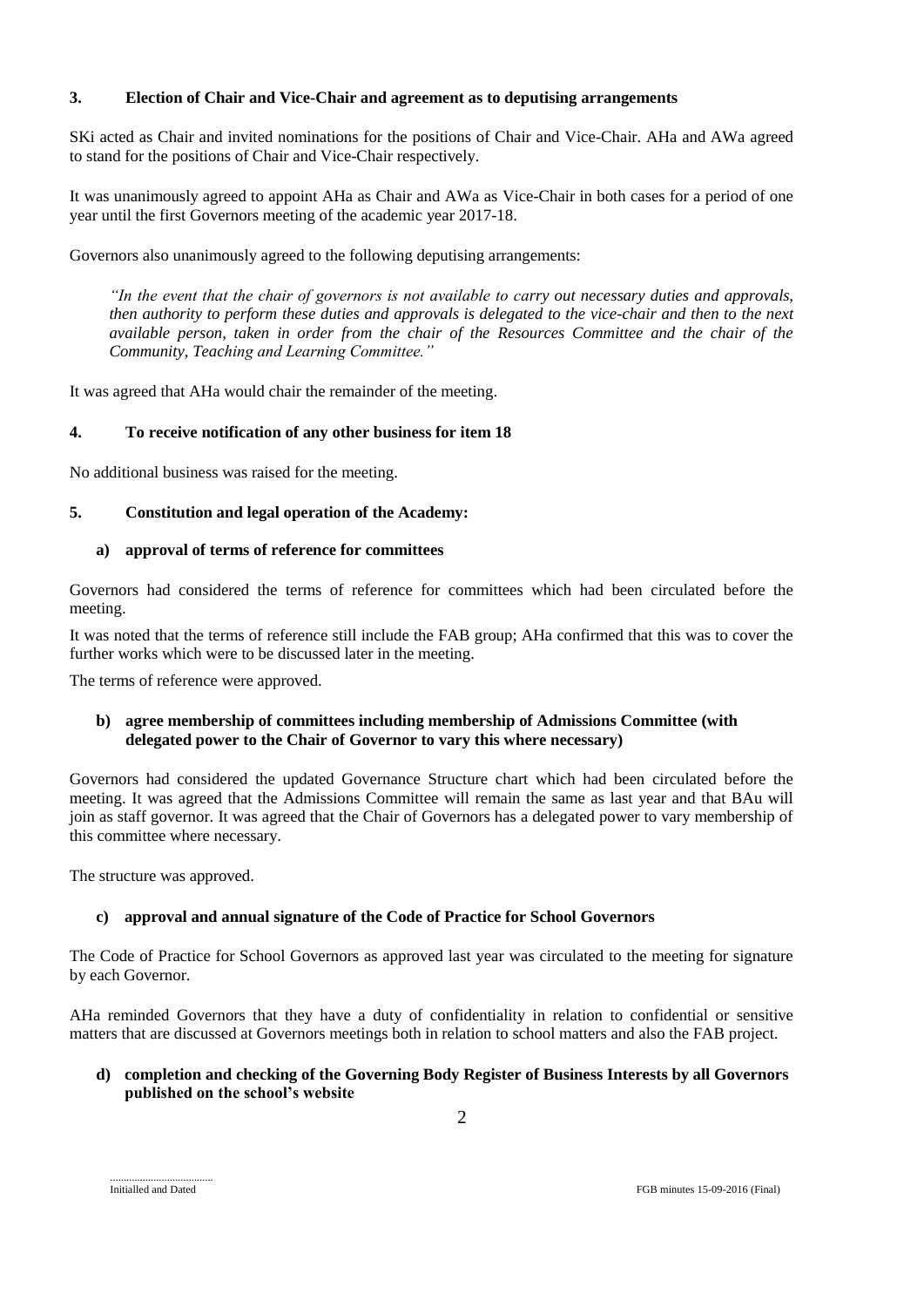AHa reminded Governors about the regulations which provide that governing bodies have a duty to publish on their website their register of interests setting out the relevant business interests of governors and details of any other educational establishments they govern. The register should also set out any relationships between governors and members of the school staff including spouses, partners and relatives.

The forms previously completed by Governors were distributed to the meeting and Governors were asked to update the details and re-sign the form. It was noted that, from these, the register on the website will be updated by SKi.

# **6. Approval of minutes of the meeting on 13th July 2016 and matters arising**

The minutes of the meeting on  $13<sup>th</sup>$  July 2016 were agreed as drafted.

The action points from the meeting were considered as follows:

## **Actions Agreed at the meeting:**

|                | <b>Action</b>                                                                                                                                                                                                                                                                                              | <b>Responsibility</b>    | <b>Timescale</b>                                                                 | <b>Update</b>               |
|----------------|------------------------------------------------------------------------------------------------------------------------------------------------------------------------------------------------------------------------------------------------------------------------------------------------------------|--------------------------|----------------------------------------------------------------------------------|-----------------------------|
| $\mathbf{1}$   | AWa and JMI to discuss the best way to put<br>the proposal on GB self-evaluation into<br>effect.                                                                                                                                                                                                           | AWa/JMl                  | For the<br>Extended<br>Meeting in<br>March 2017                                  | See below.                  |
| $\mathfrak{2}$ | EH <sub>i</sub> to ensure that a statement is put on the<br>website that parents should contact the<br>school if they need any additional support<br>in accessing school events and information<br>and also that an up to date version of the<br>Equality Objectives Action Plan is put on<br>the website. | AWa/JMl                  | By the end of<br>the summer<br>term                                              | Completed.                  |
| 3              | AHa to insert provision for a change of the<br>BeauSandVer name in the event that one of<br>the schools were to withdraw from the<br>Education Trust into the articles for the<br>Trust and discuss it with the other schools.                                                                             | AHa                      | <b>ASAP</b>                                                                      | See below.                  |
| $\overline{4}$ | EHi to liaise with Sandringham and Verulam EHi<br>Schools on amending the letter to parents<br>regarding the BeauSandVer Education Trust.                                                                                                                                                                  |                          | <b>ASAP</b>                                                                      | Completed.                  |
| 5 <sup>5</sup> | Multi-Academy Trust Working Party<br>consisting of MCa, JMI, DLe, GKe, EHi and<br>MAt to meet on $9th$ September 2016 at 12.30<br>to discuss the school's options on Multi-<br>academy Trusts and report back to the next<br>FGB meeting on 15 <sup>th</sup> September 2016.                               | <b>MAT Working Party</b> | $9th$ September<br>2016 at 12.30pm<br>then report to the<br>next FGB<br>meeting. | Completed and<br>on agenda. |

In relation to item 1 above, AHa reported that following discussions, it has been agreed that self-evaluation will be part of the Extended Meeting in March 2017. It was noted that this evaluation is not of the individual contributions that Governors make, it is a whole governing body exercise.

In relation to item 3 above, AHa reported that the amendment to the BeauSandVer Education Trust articles is in hand. All three schools were in agreement about the principle and now need to agree the formalities for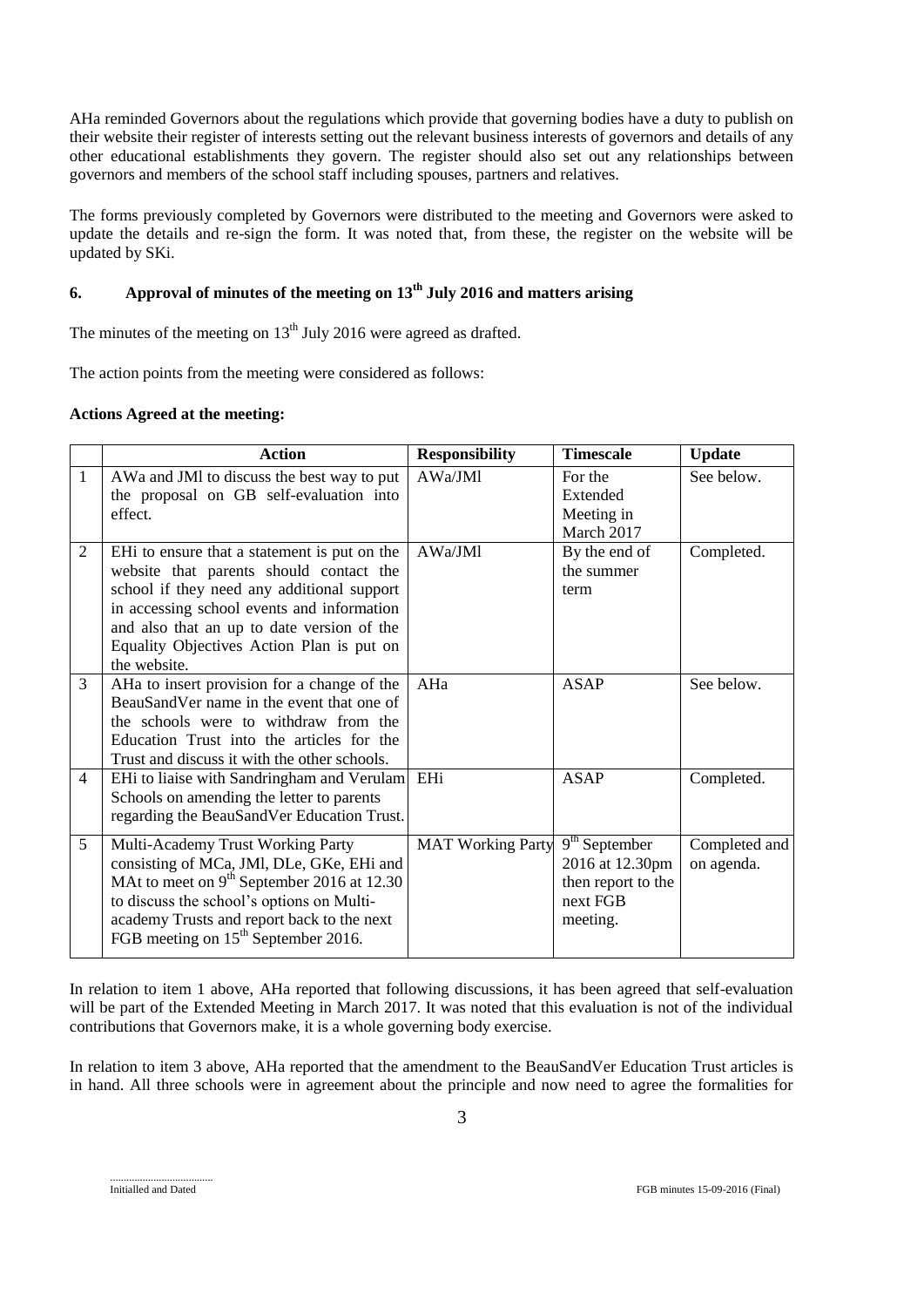inserting it into the articles, which will be done by way of a written resolution. AHa and SKi will progress *AHa/SKi*that.

### **7. Student Leadership Update**

EHi confirmed that there is no report for this meeting.

### **8. FAB Project**

#### **a) update (verbal) on the progress of the FAB Project**

AHa reported that in relation to the Phase 1 works, despite the school's best efforts, the position is disappointing. The contractor appointed by HCC has not completed the outstanding work over the summer holiday, despite promises to do so. As the end of the defects liability period  $(31<sup>st</sup> October 2016)$  is relatively soon, AHa has made a verbal complaint to HCC about the position and has said that, unless the work is completed by the end of October 2016, the school will make a formal written complaint to HCC.

EHi reported that, prior to this meeting, she learnt from HCC's appointed project manager that the contractor has given HCC assurances that the work will be completed by the end of October 2016.

It was noted that the outstanding work is sand-banding and sand-grooving works, which will improve the drainage on the natural pitches. The school is also expecting a collateral warranty from HCC's contractor for the Phase 1 works; the school has been asking for sight of that for many months and it is still awaited which means that the length of that warranty is not yet known.

The school's contract with HCC provides that the collateral warranty was to be given to the school on practical completion of the works; however HCC's contract with the contractor stated that the collateral warranty was due at the end of the one-year defects liability period. AHa confirmed that the school has not waived its rights (under the development agreement) to claim that warranty and it is expected by the end of October 2016.

## *CDa arrived at the meeting.*

At the FAB meeting on 9<sup>th</sup> September 2016, HCC produced some information on the final account for the Phase 1 works which shows that there is an overall surplus due to the school which will be added to the budget for the school's Phase 2 works. The figure is subject to verification by HCC's Buildings Services department, and in addition the school has asked for more detail behind that figure so that it can assess the reasonableness of the costs.

On Phase 2, Governors were very pleased to be in the conference room of the new building and expressed their delight with the quality of the new building.

AHa reported that practical completion of the building was agreed with Ashe on  $11<sup>th</sup>$  September 2016. The contract is now in the 12-months defect liability phase, with Ashe remaining on site for a further 4 weeks to deal with snagging and other issues, such as the stairs which the architect is unhappy with. The school is collating the snagging list and staff are contributing to that.

Governors agreed that the team has done a fantastic job within the tight timescale and all staff were thanked for their time and patience in fitting out, and then moving things into the new rooms in time for the start of term.

Governors thanked the FAB Group for all their work and especially Julie Wells and Lyndsey McCutcheon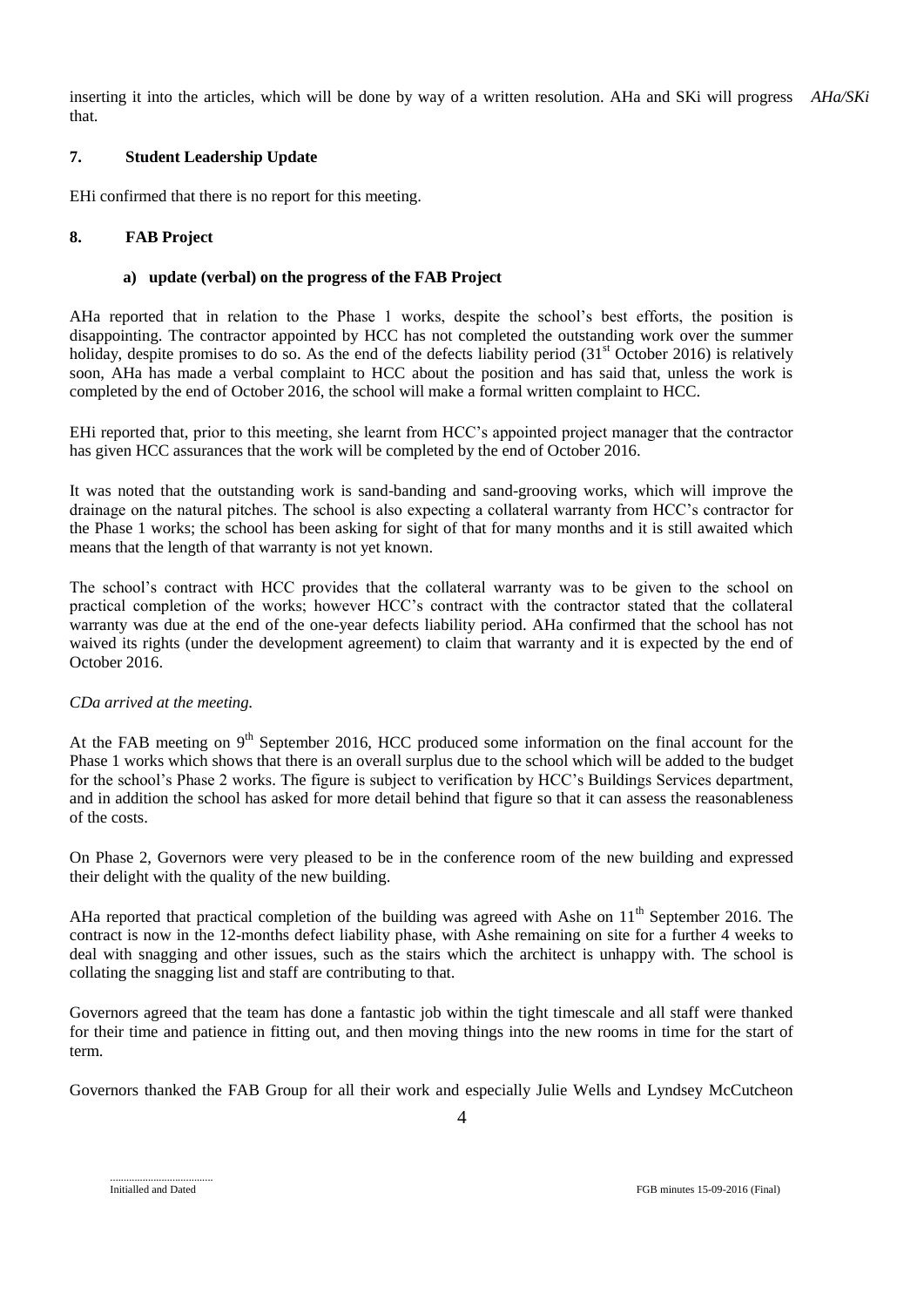who it was noted have worked tirelessly on the project over the summer.

## **b) Consideration of the updated Project Budget**

Governors had considered the updated Project Budget spreadsheet which had been distributed prior to the meeting.

## *There was then a detailed discussion which was recorded in Part 2 confidential minutes which LSh and KTr left part way through.*

EHi reported that the school's project manager commented that this project has been subject to the highest level of scrutiny of any public sector project that he has ever worked on. Governors thanked Julie Wells for all her work on that.

# **c) to note the arrangements for the opening ceremonies on 16th and 17th September**

EHi confirmed that the formal opening ceremony will be on Friday  $16<sup>th</sup>$  September from 12.30pm when Andy Halliday (GB's Men's Hockey Manager) will formally open the building, followed by a whole school photo outside the new building (subject to the weather) and the burying of the time capsule.

On Saturday  $17<sup>th</sup>$  September there will be community events including tree-planting.

*IJo left the meeting.*

## **d) review of the CPT terms of reference**

AHa reported that the CPT and FAB group have not had the opportunity to review the terms of reference in preparation for this meeting. They need to be reviewed to take into account the stage of the Phase 2 build and to include the new FAB 3 project.

It was noted that there are currently no resources in school to take forward any of the necessary procurement on FAB 3. The question of whether any of the funding can be used to procure additional staffing to assist with this was discussed; it was agreed that this should be considered and discussed with HCC.

## **9. Chair's Update including:**

## **a) themes for the academic year 2016/17**

Governors had considered the paper setting out themes for 2016/17 which had been distributed prior to the meeting.

It was noted that the matters set out in this document are sensible and reflect the Plan for School Improvement. It was agreed as drafted.

## **b) approval of the list of Designated Teachers/Governors**

Governors had considered the list of Designated Teachers/Governors which had been distributed prior to the meeting. The list was approved as drafted.

*IJo and MAt returned to the meeting.*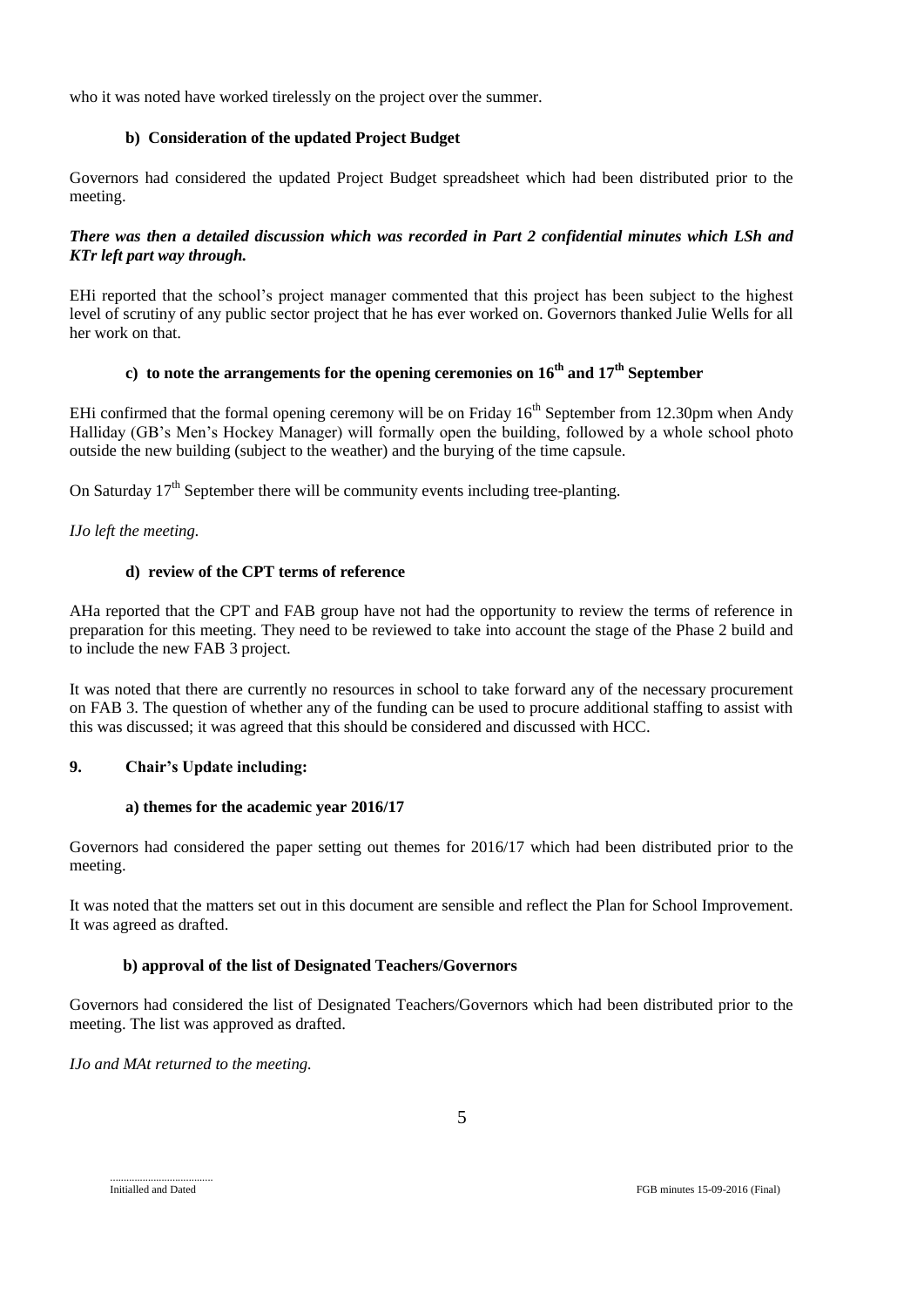### **c) update on the BeauSandVer Education Trust**

AHa reported that the company has been incorporated and the necessary administration arising is being dealt with, such as the statutory books etc. It was noted that the intention is to have one formal AGM meeting per year but that otherwise the way the consortium operates will continue unchanged.

EHi reported that information about the BSV arrangements is planned to be released to parents on Monday 19<sup>th</sup> September.

## **d) review of the governor skills spreadsheet to identify skills gaps for the parent governor election this term and the appointment of new community governors**

Governors had considered the skills spreadsheet which had been distributed prior to the meeting. The numbers of each category of governor were discussed. It was noted that for the last academic year the governing body had tried to operate with 7 parent governors, 6 staff governors and 6 community governors. It was agreed that, because at times the numbers had fallen below those, it had meant that more work had fallen to fewer governors.

It was noted that any reduction in the categories of governors below 7 should be formalised by amending the articles of association, but it was agreed that, with the current workload, the 7:7:7 should be maintained with one staff position being reserved as an ex-officio position in the event that another Deputy Headteacher is appointed in future.

It was noted that a parent governor election will be held this term for the vacancy created last term (it having been agreed previously that it would be fairer to hold the election this term to give the parents of the new Year 7 cohort the opportunity to stand for election). That election will be timed to coincide with the end of the term of office of KTr which is 29<sup>th</sup> November 2016 (so as to allow for an election for two parent governor positions).

Governors had considered the skills audit which had been distributed in advance of the meeting. It was agreed that in general terms there are no obvious skills gaps, although the two less strong areas are premises and facilities management and also health services.

The two community governor vacancies were discussed. AHa reported that he had been approached by three individuals who were interested in joining the governing body. In addition it was noted that when Khalid Mirza left the governing body, due to pressure of work, it was agreed that he would review his position at the start of this academic year.

It was agreed that AHa will contact the three individuals he has had contact with to see if they are still interested in the position and also RPr will contact Khalid Mirza to see if his workload would enable him to re-join the governing body.

*AHa RPr*

# **10. Head's Report including Secondary Transfer Evening on Wednesday 5th October 2016**

EHi thanked all governors who attended the full staff meeting last week and the staff drinks on Friday. Governors noted that the new staff appointments are looking very strong but that EHi has concerns about workload for all staff in light of the school's funding position.

On the sixth form, 43 external students have joined the school compared to offers having been made to 85. That means that the school has the biggest Year 12 in the consortium with 163 students on roll.

With regard to results, it was noted that there will be more detail at the CTL meeting on 21<sup>st</sup> September and

Initialled and Dated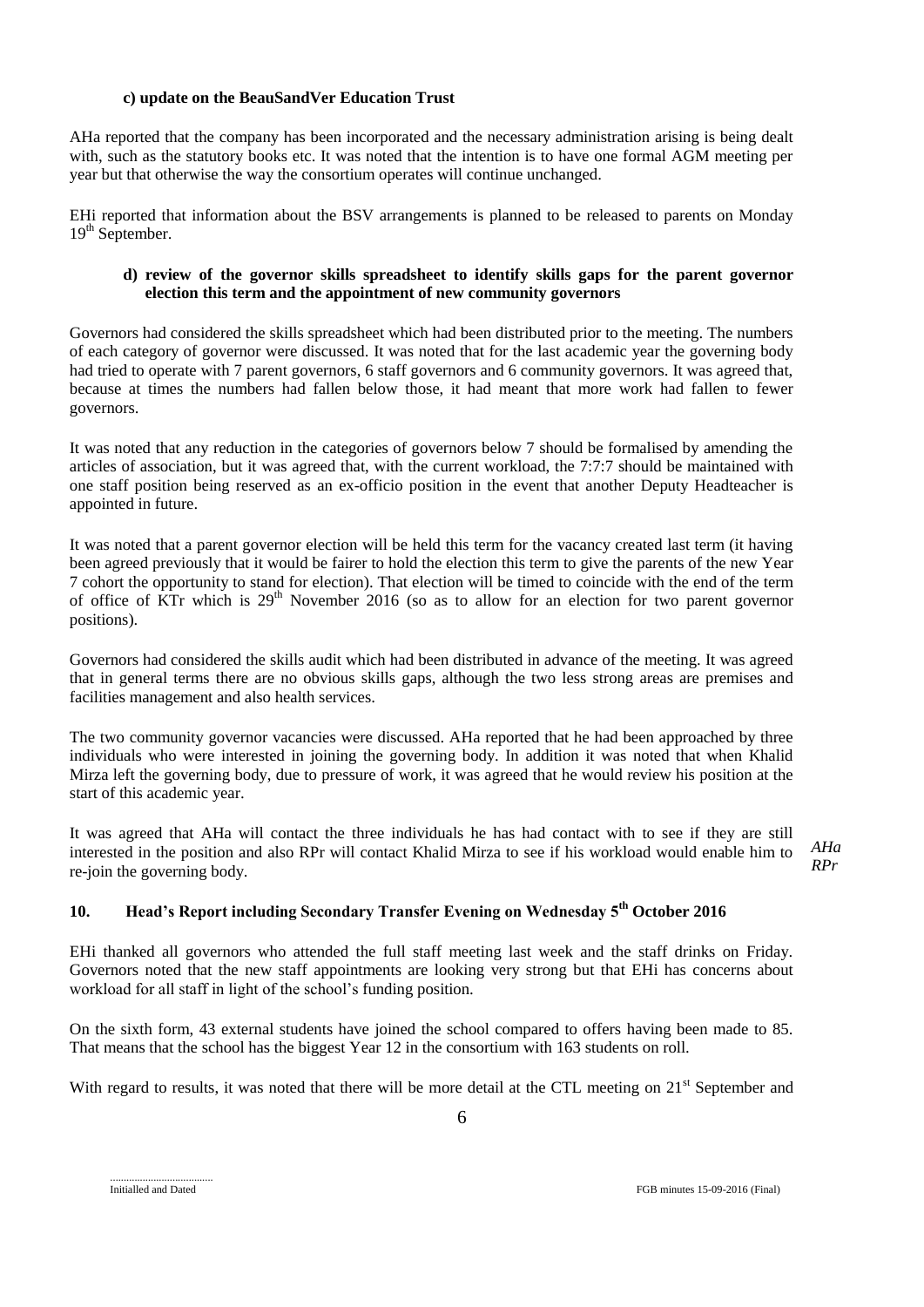also the next FGB meeting. In summary, the A2 results were record results with APS per entry at 37 (which is the equivalent to a B minus),  $64\%$  A\*-B grades (compared to the target of  $65\%$ ),  $87\%$  A\*-C and  $35$  A\* grades across 17 subjects.

University entry was also very successful with 90% obtaining a university of their choice (40% of which were Russell Group universities) including 4 Cambridge places and 2 medics.

The AS results were a superb set of results which smashed previous records. 59% A-B (no A\* grades are awarded at AS) compared to the previous highest of 56%.

On the GCSE results, this year was the start of reporting based on Attainment 8 and Progress 8, both of which had 'shadow data' in 2015. There are now four GCSE performance measures. A8 and P8 are based on 2015 national data and may change when the 2016 data is published.

- 1. A8 : 6.0 *(5.8 2015)*
- 2. P8: 0.5 *(0.23 2015)*
- 3. % Basics: 80% A\*-C in both English & Maths
- 4. Ebacc: 54 %

### *LSh and KTr returned to the meeting.*

EHi reported that the school was disappointed to be below 80% on  $5+A^*$ -C including English and Maths against a target of 82%; however progress is very strong. This was due to the fact that some students did not achieve a C grade in both English and Maths.

EHi informed Governors that the STASSH discussions regarding a new umbrella trust are continuing (only one school, Nicholas Breakspear, has declined to participate in the arrangements); the proposal is that the protocols will form the basis of the articles of association which Stone King has been instructed to draft.

Governors confirmed that the school should continue those discussions and report back on progress, it being noted that the key consideration for the Governors is that there should be no restrictions or requirements on how the school operates and in particular no fetter of the school's ability to form or join a Multi-Academy Trust.

EHi reported that 11 students have completed their Gold Duke of Edinburgh expedition and they will present on this on Tuesday 20th September at 7pm. Governors congratulated the students and thanked the staff for all their work.

Finally, EHi reminded Governors of Secondary Transfer Evening on  $5<sup>th</sup>$  October from 5.45pm, which Governors were asked to attend if possible.

## **11. Update on the SEC2 discussions with HCC and authority to enter into the Funding Agreement**

#### *MAt left the meeting.*

Governors noted that the plan to build a new science block has now been announced to parents as part of the ongoing fundraising campaign. EHi confirmed that the school has now received from HCC the draft Funding Agreement which had been distributed to all Governors prior to the meeting.

## *There was then a detailed discussion which was recorded in Part 2 confidential minutes.*

The consultation process was discussed at some length and Governors noted that although there are no plans to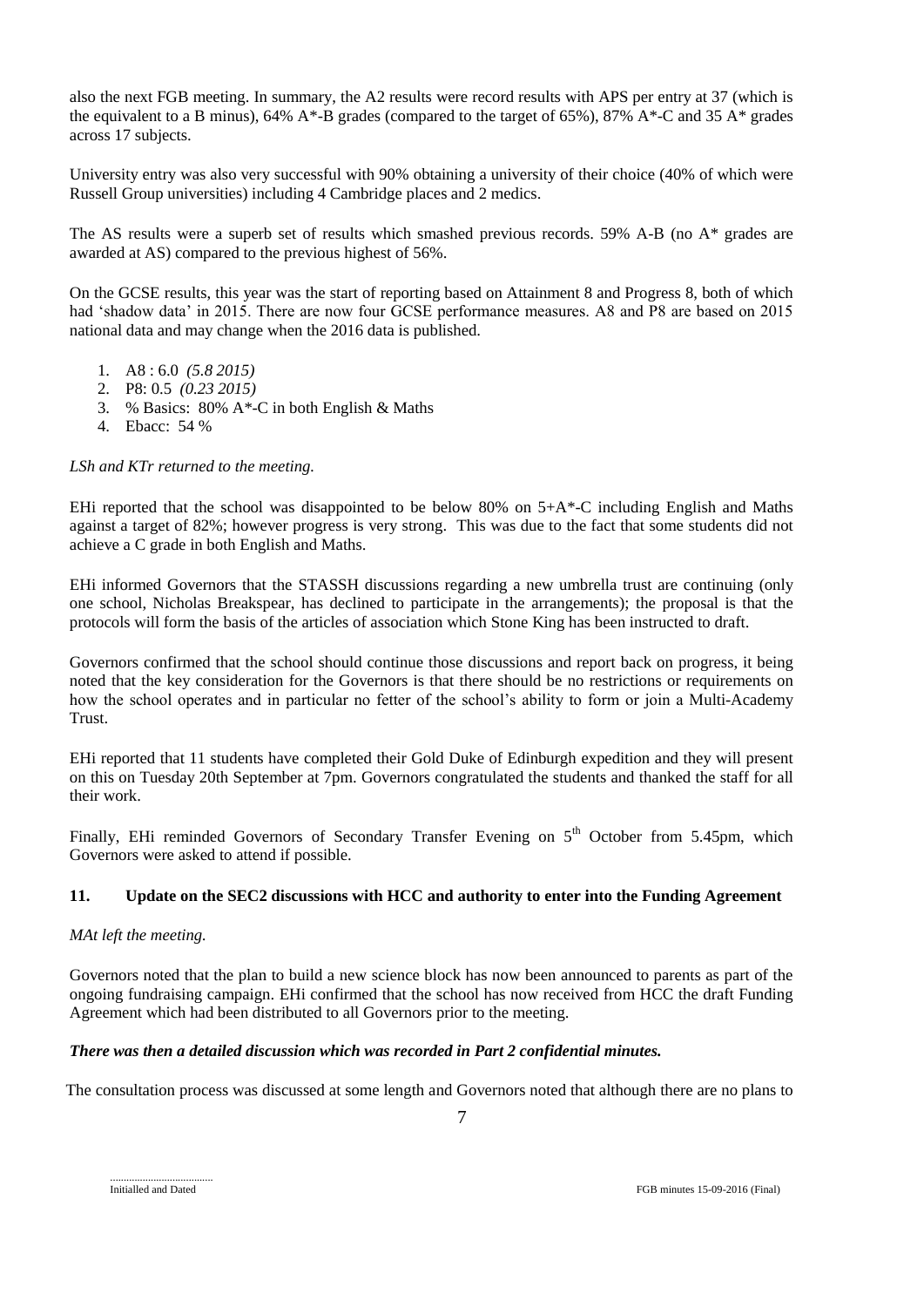amend the admissions criteria (which is subject to confirmation by the Admissions Committee which will meet later this term), as the consent of the EFA will be necessary to the increase in PAN under the terms of the school's existing Funding Agreement with the EFA, there are EFA Regulations in place (Making Significant Changes to an Open Academy – March 2016 ("the Regulations")) which require that there is a public consultation.

The question of who should be consulted was discussed and it was noted that the Regulations require consultation with "with all those who could be affected by the proposed change" and that process should be for a minimum of 4 weeks. The process is therefore similar to the one carried out when the school converted to academy status and will include parents, staff, local schools etc.

Governors agreed that the consultation will be carried out as soon as possible and the responses will be reviewed at the next FGB meeting in the light of which the authority to sign the Funding Agreement will be reviewed. *EHi FGB*

## **12. Update from the Multi-academy Trust Working Party**

Governors had considered the paper prepared by AHa which detailed the outcome of the discussions of the Multi-Academy Working Party meeting on  $9<sup>th</sup>$  September 2016.

AHa reported that, following that meeting, various actions had been assigned to collate additional information.

### *There was then a detailed discussion which was recorded in Part 2 confidential minutes.*

It was agreed that the information gathered so far has been very useful and Governors were interested in the outcome of AHa and EHi's conversation with the RSC the following day. It was noted that this is a fast moving area and it was agreed that the governing body should aim to make a decision on how it would like to proceed by the end of the Autumn Term.

*MAt returned to the meeting.*

## **13. Update on the proposals for the Self-Evaluation of the Governors and the Governing Body**

Governors had noted under item 6 on the agenda that this will be dealt with at the Extended Meeting in March 2017.

#### **14. Update on Governors workplan and links to departments**

Governors had considered the links document which had been circulated in advance of the meeting. It was noted that there are some gaps which AWa hopes to fill when the new Governors have been appointed.

## **15. Consideration and approval of the updated Child Protection Policy (due Sept 16)**

Governors had considered the updated Child Protection Policy which had been circulated in advance of the meeting. The policy was approved.

It was agreed that the policy does not have any disproportionate benefit or detriment and does not contain any discriminatory statements or adverse impacts. A statement to this effect will be included in the policy as confirmation it has undergone an equality impact assessment in accordance with the school's Public Sector Equality Duty under the Equality Act 2010.

### **16. Safeguarding – update**